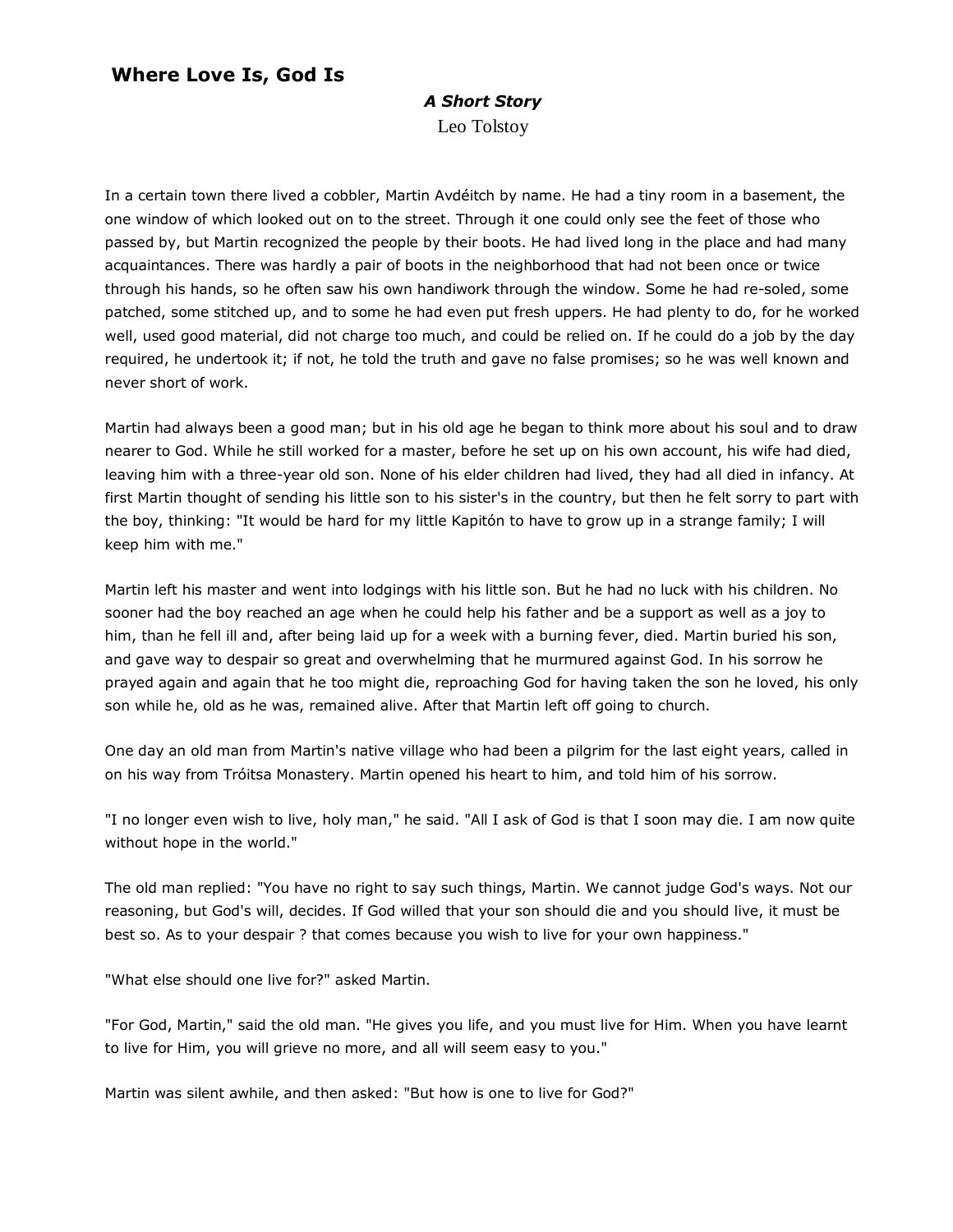The old man answered: "How one may live for God has been shown us by Christ. Can you read? Then buy the Gospels, and read them: there you will see how God would have you live. You have it all there."

These words sank deep into Martin's heart, and that same day he went and bought himself a Testament in large print, and began to read.

At first he meant only to read on holidays, but having once begun he found it made his heart so light that he read every day. Sometimes he was so absorbed in his reading that the oil in his lamp burnt out before he could tear himself away from the book. He continued to read every night, and the more he read the more clearly he understood what God required of him, and how he might live for God. And his heart grew lighter and lighter. Before, when he went to bed he used to lie with a heavy heart, moaning as he thought of his little Kapitón; but now he only repeated again and again: "Glory to Thee, glory to Thee, O Lord! Thy will be done!"

From that time Martin's whole life changed. Formerly, on holidays he used to go and have tea at the public house, and did not even refuse a glass or two of vódka. Sometimes, after having had a drop with a friend, he left the public house not drunk, but rather merry, and would say foolish things: shout at a man, or abuse him. Now, all that sort of thing passed away from him. His life became peaceful and joyful. He sat down to his work in the morning, and when he had finished his day's work he took the lamp down from the wall, stood it on the table, fetched his book from the shelf, opened it, and sat down to read. The more he read the better he understood, and the clearer and happier he felt in his mind.

It happened once that Martin sat up late, absorbed in his book. He was reading Luke's Gospel; and in the sixth chapter he came upon the verses:

"To him that smiteth thee on the one cheek offer also the other; and from him that taketh away thy cloak withhold not thy coat also. Give to every man that asketh thee; and of him that taketh away thy goods ask them not again. And as ye would that men should do to you, do ye also to them likewise."

He also read the verses where our Lord says:

"And why call ye me, Lord, Lord, and do not the things which I say? Whosoever cometh to me, and heareth my sayings, and doeth them, I will shew you to whom he is like: He is like a man which built an house, and digged deep, and laid the foundation on a rock: and when the flood arose, the stream beat vehemently upon that house, and could not shake it: for it was founded upon a rock. But he that heareth and doeth not, is like a man that without a foundation built an house upon the earth, against which the stream did beat vehemently, and immediately it fell; and the ruin of that house was great."

When Martin read these words his soul was glad within him. He took off his spectacles and laid them on the book, and leaning his elbows on the table pondered over what he had read. He tried his own life by the standard of those words, asking himself:

"Is my house built on the rock, or on sand? If it stands on the rock, it is well. It seems easy enough while one sits here alone, and one thinks one has done all that God commands; but as soon as I cease to be on my guard, I sin again. Still I will persevere. It brings such joy. Help me, O Lord!"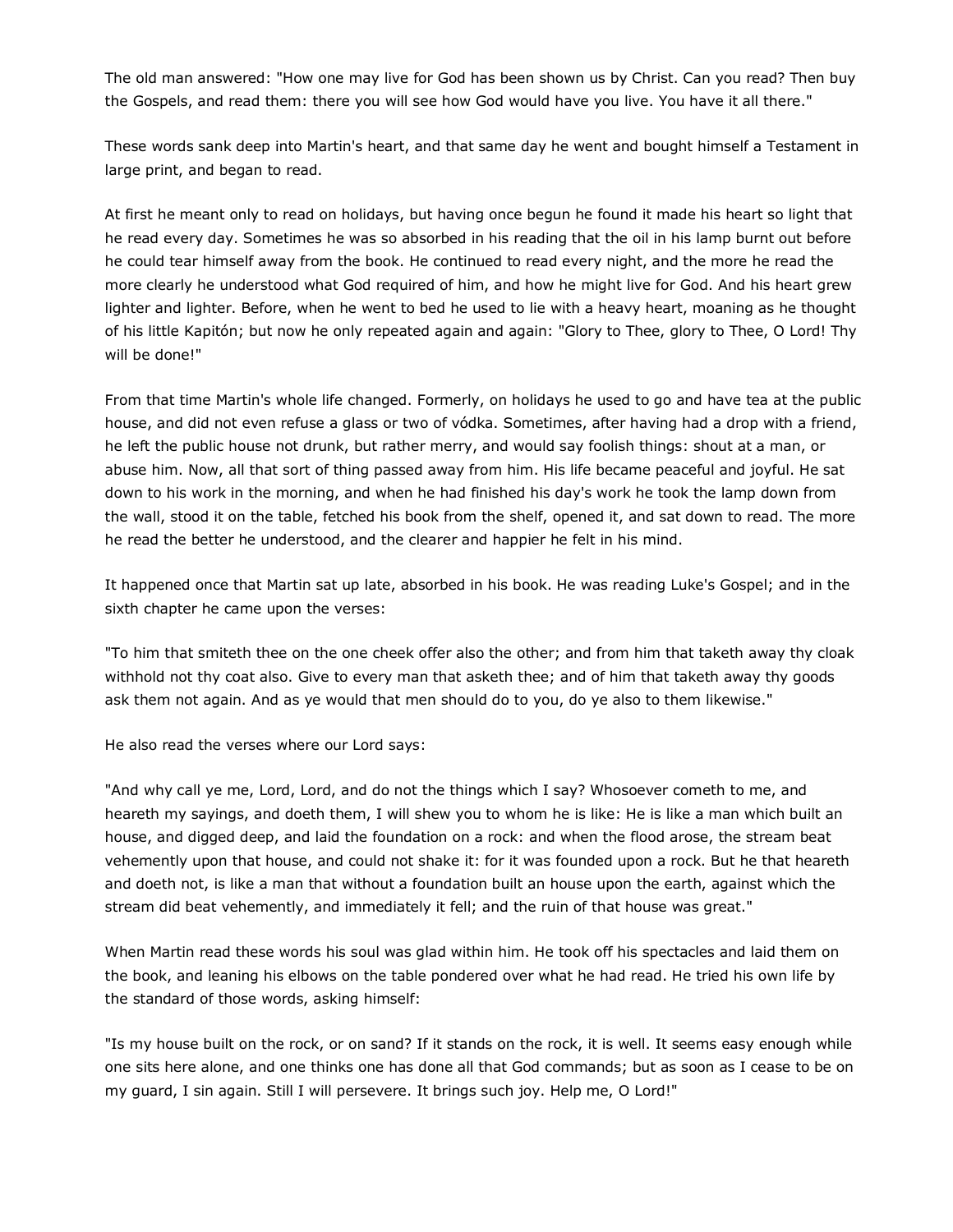He thought all this, and was about to go to bed, but was loth to leave his book. So he went on reading the seventh chapter ? about the centurion, the widow's son, and the answer to John's disciples ? and he came to the part where a rich Pharisee invited the Lord to his house; and he read how the woman who was a sinner, anointed his feet and washed them with her tears, and how he justified her. Coming to the fortyfourth verse, he read:

"And turning to the woman, he said unto Simon, Seest thou this woman? I entered into thine house, thou gavest me no water for my feet: but she hath wetted my feet with her tears, and wiped them with her hair. Thou gavest me no kiss; but she, since the time I came in, hath not ceased to kiss my feet. My head with oil thou didst not anoint: but she hath anointed my feet with ointment."

He read these verses and thought: "He gave no water for his feet, gave no kiss, his head with oil he did not anoint?" And Martin took off his spectacles once more, laid them on his book, and pondered.

"He must have been like me, that Pharisee. He too thought only of himself ? how to get a cup of tea, how to keep warm and comfortable; never a thought of his guest. He took care of himself, but for his guest he cared nothing at all. Yet who was the guest? The Lord himself! If he came to me, should I behave like that?"

Then Martin laid his head upon both his arms and, before he was aware of it, he fell asleep.

"Martin!" he suddenly heard a voice, as if some one had breathed the word above his ear.

He started from his sleep. "Who's there?" he asked.

He turned round and looked at the door; no one was there. He called again. Then he heard quite distinctly: "Martin, Martin! Look out into the street to-morrow, for I shall come."

Martin roused himself, rose from his chair and rubbed his eyes, but did not know whether he had heard these words in a dream or awake. He put out the lamp and lay down to sleep.

Next morning he rose before daylight, and after saying his prayers he lit the fire and prepared his cabbage soup and buckwheat porridge. Then he lit the samovár, put on his apron, and sat down by the window to his work. As he sat working Martin thought over what had happened the night before. At times it seemed to him like a dream, and at times he thought that he had really heard the voice. "Such things have happened before now," thought he.

So he sat by the window, looking out into the street more than he worked, and whenever any one passed in unfamiliar boots he would stoop and look up, so as to see not the feet only but the face of the passerby as well. A house-porter passed in new felt boots; then a water-carrier. Presently an old soldier of Nicholas' reign came near the window, spade in hand. Martin knew him by his boots, which were shabby old felt ones, galoshed with leather. The old man was called Stepánitch: a neighboring tradesman kept him in his house for charity, and his duty was to help the house-porter. He began to clear away the snow before Martin's window. Martin glanced at him and then went on with his work.

"I must be growing crazy with age," said Martin, laughing at his fancy. "Stepánitch comes to clear away the snow, and I must needs imagine it's Christ coming to visit me. Old dotard that I am!"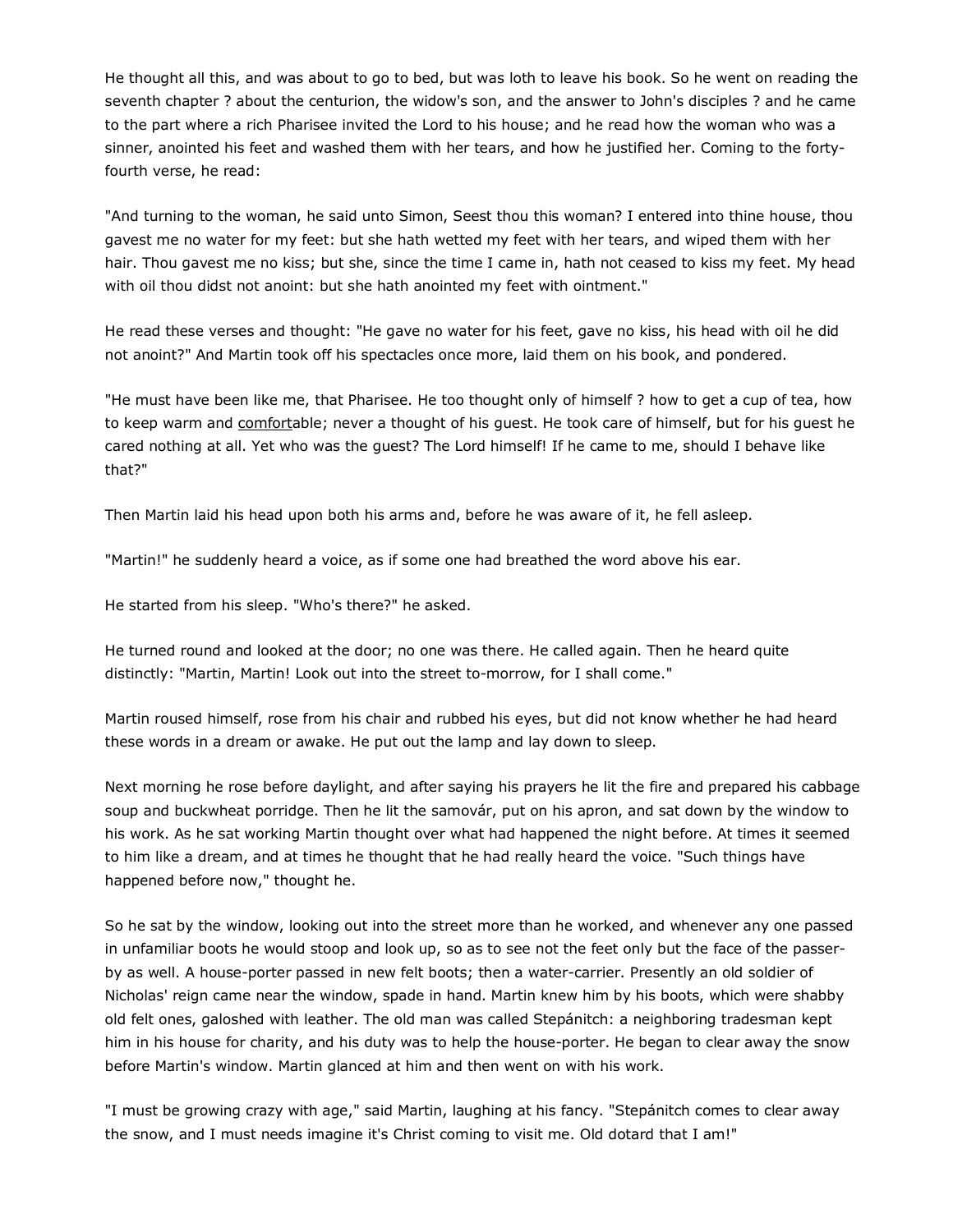Yet after he had made a dozen stitches he felt drawn to look out of the window again. He saw that Stepánitch had leaned his spade against the wall, and was either resting himself or trying to get warm. The man was old and broken down, and had evidently not enough strength even to clear away the snow.

"What if I called him in and gave him some tea?" thought Martin. "The samovár is just on the boil."

He stuck his awl in its place, and rose; and putting the samovár on the table, made tea. Then he tapped the window with his fingers. Stepánitch turned and came to the window. Martin beckoned to him to come in, and went himself to open the door.

"Come in," he said, "and warm yourself a bit. I'm sure you must be cold."

"May God bless you!" Stepánitch answered. "My bones do ache to be sure." He came in, first shaking off the snow, and lest he should leave marks on the floor he began wiping his feet; but as he did so he tottered and nearly fell.

"Don't trouble to wipe your feet," said Martin "I'll wipe up the floor ? it's all in the day's work. Come, friend, sit down and have some tea."

Filling two tumblers, he passed one to his visitor, and pouring his own out into the saucer, began to blow on it.

Stepánitch emptied his glass, and, turning it upside down, put the remains of his piece of sugar on the top. He began to express his thanks, but it was plain that he would be glad of some more.

"Have another glass," said Martin, refilling the visitor's tumbler and his own. But while he drank his tea Martin kept looking out into the street.

"Are you expecting any one?" asked the visitor.

"Am I expecting any one? Well, now, I'm ashamed to tell you. It isn't that I really expect any one; but I heard something last night which I can't get out of my mind. Whether it was a vision, or only a fancy, I can't tell. You see, friend, last night I was reading the Gospel, about Christ the Lord, how he suffered, and how he walked on earth. You have heard tell of it, I dare say."

"I have heard tell of it," answered Stepánitch; "but I'm an ignorant man and not able to read."

"Well, you see, I was reading of how he walked on earth. I came to that part, you know, where he went to a Pharisee who did not receive him well. Well, friend, as I read about it, I thought now that man did not receive Christ the Lord with proper honor. Suppose such a thing could happen to such a man as myself, I thought, what would I not do to receive him! But that man gave him no reception at all. Well, friend, as I was thinking of this, I began to doze, and as I dozed I heard some one call me by name. I got up, and thought I heard someone whispering, ?Expect me; I will come to-morrow.' This happened twice over. And to tell you the truth, it sank so into my mind that, though I am ashamed of it myself, I keep on expecting him, the dear Lord!"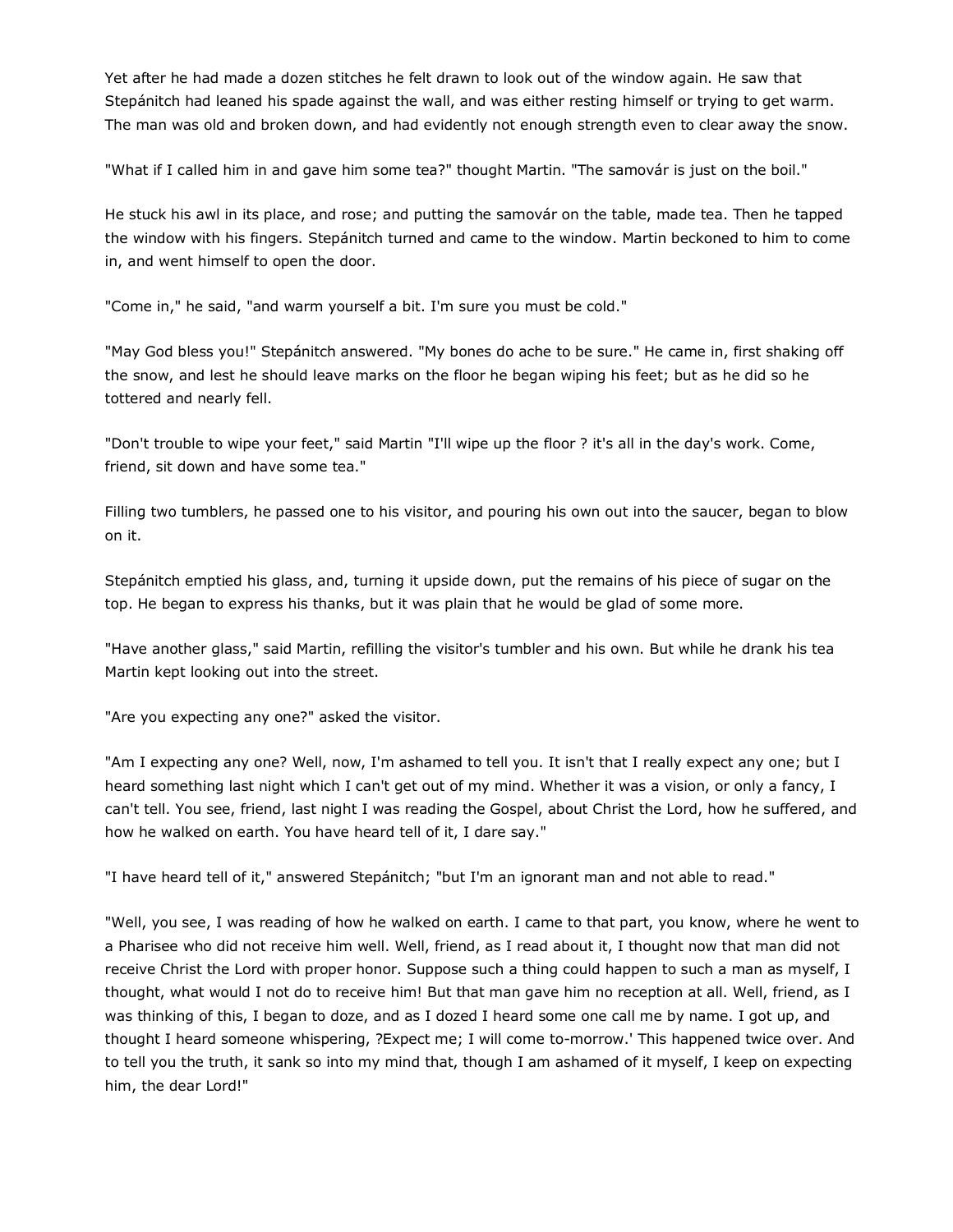Stepánitch shook his head in silence, finished his tumbler and laid it on its side; but Martin stood it up again and refilled it for him.

"Here drink another glass, bless you! And I was thinking too, how he walked on earth and despised no one, but went mostly among common folk. He went with plain people, and chose his disciples from among the likes of us, from workmen like us, sinners that we are. ?He who raises himself,' he said, ?shall be humbled and he who humbles himself shall be raised.' ?You call me Lord,' he said, ?and I will wash your feet.' ?He who would be first,' he said, ?let him be the servant of all; because,' he said, ?blessed are the poor, the humble, the meek, and the merciful.'"

Stepánitch forgot his tea. He was an old man easily moved to tears, and as he sat and listened the tears ran down his cheeks.

"Come, drink some more," said Martin. But Stepánitch crossed himself, thanked him, moved away his tumbler, and rose.

"Thank you, Martin Avdéitch," he said, "you have given me food and comfort both for soul and body."

"You're very welcome. Come again another time. I am glad to have a guest," said Martin.

Stepánitch went away; and Martin poured out the last of the tea and drank it up. Then he put away the tea things and sat down to his work, stitching the back seam of a boot. And as he stitched he kept looking out of the window, waiting for Christ, and thinking about him and his doings. And his head was full of Christ's sayings.

Two soldiers went by: one in government boots, and the other in boots of his own; then the master of a neighboring house, in shining galoshes; then a baker carrying a basket. All these passed on. Then a woman came up in worsted stockings and peasant-made shoes. She passed the window, but stopped by the wall. Martin glanced up at her through the window, and saw that she was a stranger, poorly dressed, and with a baby in her arms. She stopped by the wall with her back to the wind, trying to wrap the baby up, though she had hardly anything to wrap it in. The woman had only summer clothes on, and even they were shabby and worn. Through the window Martin heard the baby crying, and the woman trying to soothe it, but unable to do so. Martin rose and going out of the door and up the steps he called to her.

"My dear, I say, my dear!"

The woman heard, and turned round.

"Why do you stand out there with the baby in the cold? Come inside. You can wrap him up better in a warm place. Come this way!"

The woman was surprised to see an old man in an apron, with spectacles on his nose, calling to her, but she followed him in.

They went down the steps, entered the little room, and the old man led her to the bed.

"There, sit down, my dear, near the stove. Warm yourself, and feed the baby."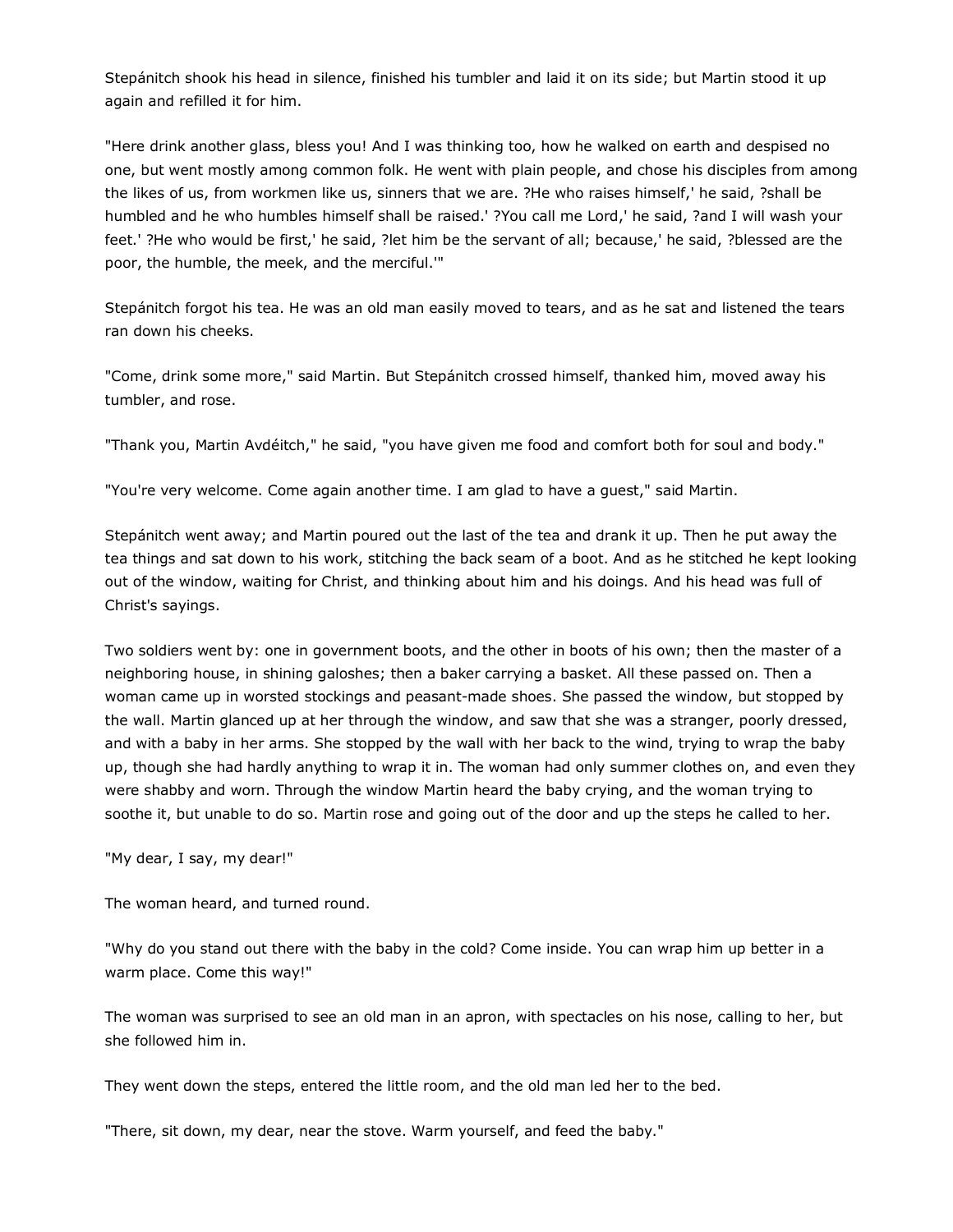"Oh, I haven't got any milk. I have eaten nothing myself since early morning," said the woman, but still she took the baby to her breast.

Martin shook his head. He brought out a basin and some bread. Then he opened the oven door and poured some cabbage soup into the basin. He took out the porridge pot also but the porridge was not yet ready, so he spread a cloth on the table and served only the soup and bread.

"Sit down and eat, my dear, and I'll mind the baby. Why, bless me, I've had children of my own; I know how to manage them."

The woman crossed herself, and sitting down at the table began to eat, while Martin put the baby on the bed and sat down by it. He chucked and chucked, but having no teeth he could not do it well and the baby continued to cry. Then Martin tried poking at him with his finger; he drove his finger straight at the baby's mouth and then quickly drew it back, and did this again and again. He did not let the baby take his finger in its mouth, because it was all black with cobbler's wax. But the baby first grew quiet watching the finger, and then began to laugh. And Martin felt quite pleased.

The woman sat eating and talking, and told him who she was, and where she had been.

"I'm a soldier's wife," said she. "They sent my husband somewhere, far away, eight months ago, and I have heard nothing of him since. I had a place as cook till my baby was born, but then they would not keep me with a child. For three months now I have been struggling, unable to find a place, and I've had to sell all I had for food. I tried to go as a wet-nurse, but no one would have me; they said I was too starved-looking and thin. Now I have just been to see a tradesman's wife (a woman from our village is in service with her) and she has promised to take me. I thought it was all settled at last, but she tells me not to come till next week. It is far to her place, and I am fagged out, and baby is quite starved, poor mite. Fortunately our landlady has pity on us, and lets us lodge free, else I don't know what we should do."

Martin sighed. "Haven't you any warmer clothing?" he asked.

"How could I get warm clothing?" said she. "Why I pawned my last shawl for sixpence yesterday."

Then the woman came and took the child, and Martin got up. He went and looked among some things that were hanging on the wall, and brought back an old cloak.

"Here," he said, "though it's a worn-out old thing, it will do to wrap him up in."

The woman looked at the cloak, then at the old man, and taking it, burst into tears. Martin turned away, and groping under the bed brought out a small trunk. He fumbled about in it, and again sat down opposite the woman. And the woman said:

"The Lord bless you, friend. Surely Christ must have sent me to your window, else the child would have frozen. It was mild when I started, but now see how cold it has turned. Surely it must have been Christ who made you look out of your window and take pity on me, poor wretch!"

Martin smiled and said, "It is quite true; it was he made me do it. It was no mere chance made me look out."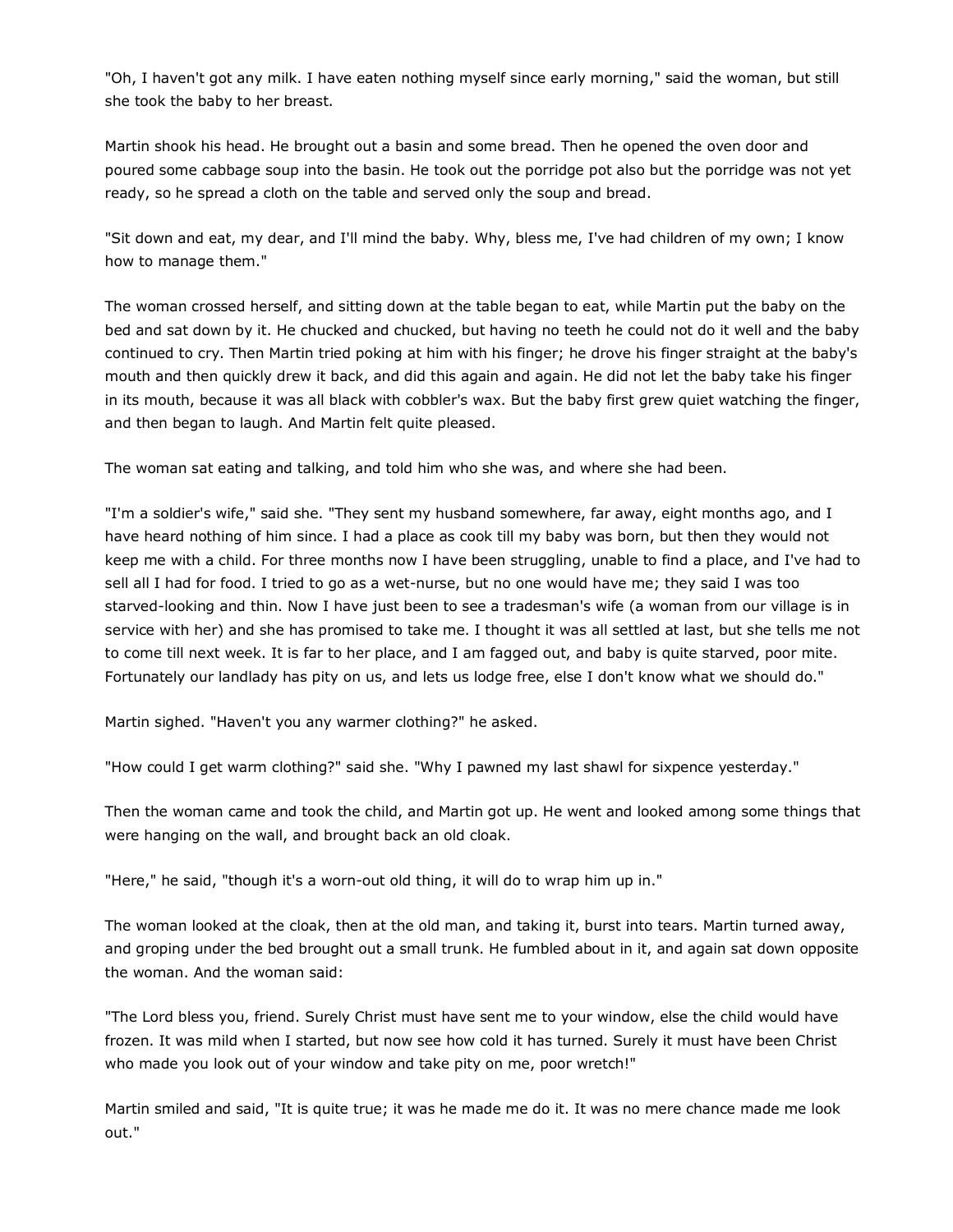And he told the woman his dream, and how he had heard the Lord's voice promising to visit him that day.

"Who knows? All things are possible," said the woman. And she got up and threw the cloak over her shoulders, wrapping it round herself and round the baby. Then she bowed, and thanked Martin once more.

"Take this for Christ's sake," said Martin, and gave her sixpence to get her shawl out of pawn. The woman crossed herself, and Martin did the same, and then he saw her out.

After the woman had gone, Martin ate some cabbage soup, cleared the things away, and sat down to work again. He sat and worked, but did not forget the window, and every time a shadow fell on it he looked up at once to see who was passing. People he knew and strangers passed by, but no one remarkable.

After a while Martin saw an apple-woman stop just in front of his window. She had a large basket, but there did not seem to be many apples left in it; she had evidently sold most of her stock. On her back she had a sack full of wood chips, which she was taking home. No doubt she had gathered them at some place where building was going on. The sack evidently hurt her, and she wanted to shift it from one shoulder to the other, so she put it down on the footpath and, placing her basket on a post, began to shake down the chips in the sack. While she was doing this a boy in a tattered cap ran up, snatched an apple out of the basket, and tried to slip away; but the old woman noticed it, and turning, caught the boy by his sleeve. He began to struggle, trying to free himself, but the old woman held on with both hands, knocked his cap off his head, and seized hold of his hair. The boy squawked and the old woman scolded him. Martin dropped his awl, not waiting to stick it in its place, and rushed out of the door. Stumbling up the steps, and dropping his spectacles in his hurry, he ran out into the street. The old woman was pulling the boy's hair and scolding him, and threatening to take him to the police. The lad was struggling and protesting, saying, "I did not take it. What are you beating me for? Let me go!"

Martin separated them. He took the boy by the hand and said, "Let him go, Granny. Forgive him for Christ's sake."

"I'll pay him out, so that he won't forget it for a year! I'll take the rascal to the police!"

Martin began entreating the old woman.

"Let him go, Granny. He won't do it again. Let him go for Christ's sake!"

The old woman let go, and the boy wished to run away, but Martin stopped him.

"Ask the Granny's forgiveness!" said he. "And don't do it another time. I saw you take the apple."

The boy began to cry and to beg pardon.

"That's right. And now here's an apple for you," and Martin took an apple from the basket and gave it to the boy, saying, "I will pay you, Granny."

"You will spoil them that way, the young rascals," said the old woman. "He ought to be whipped so that he should remember it for a week."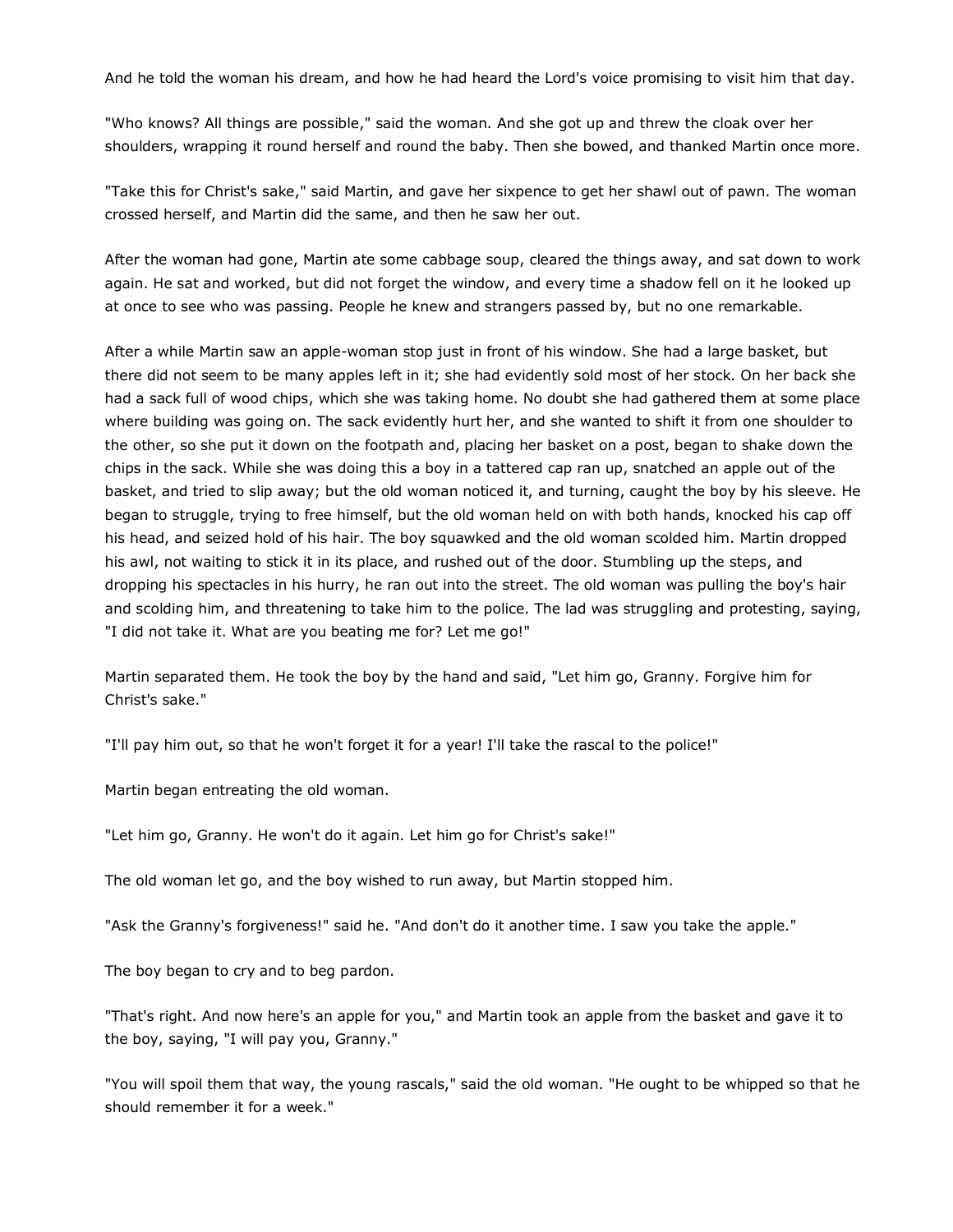"Oh, Granny, Granny," said Martin, "that's our way ? but it's not God's way. If he should be whipped for stealing an apple, what should be done to us for our sins?"

The old woman was silent.

And Martin told her the parable of the lord who forgave his servant a large debt, and how the servant went out and seized his debtor by the throat. The old woman listened to it all, and the boy, too, stood by and listened.

"God bids us forgive," said Martin, "or else we shall not be forgiven. Forgive every one; and a thoughtless youngster most of all."

The old woman wagged her head and sighed.

"It's true enough," said she, "but they are getting terribly spoilt."

"Then we old ones must show them better ways," Martin replied.

"That's just what I say," said the old woman. "I have had seven of them myself, and only one daughter is left." And the old woman began to tell how and where she was living with her daughter, and how many grandchildren she had. "There now," she said, "I have but little strength left, yet I work hard for the sake of my grandchildren; and nice children they are, too. No one comes out to meet me but the children. Little Annie, now, won't leave me for any one. ?It's grandmother, dear grandmother, darling grandmother.'" And the old woman completely softened at the thought.

"Of course, it was only his childishness, God help him," said she, referring to the boy.

As the old woman was about to hoist her sack on her back, the lad sprang forward to her, saying, "Let me carry it for you, Granny. I'm going that way."

The old woman nodded her head, and put the sack on the boy's back, and they went down the street together, the old woman quite forgetting to ask Martin to pay for the apple. Martin stood and watched them as they went along talking to each other.

When they were out of sight Martin went back to the house. Having found his spectacles unbroken on the steps, he picked up his awl and sat down again to work. He worked a little, but could soon not see to pass the bristle through the holes in the leather; and presently he noticed the lamplighter passing on his way to light the street lamps.

"Seems it's time to light up," thought he. So he trimmed his lamp, hung it up, and sat down again to work. He finished off one boot and, turning it about, examined it. It was all right. Then he gathered his tools together, swept up the cuttings, put away the bristles and the thread and the awls, and, taking down the lamp, placed it on the table. Then he took the Gospels from the shelf. He meant to open them at the place he had marked the day before with a bit of morocco, but the book opened at another place. As Martin opened it, his yesterday's dream came back to his mind, and no sooner had he thought of it than he seemed to hear footsteps, as though some one were moving behind him. Martin turned round, and it